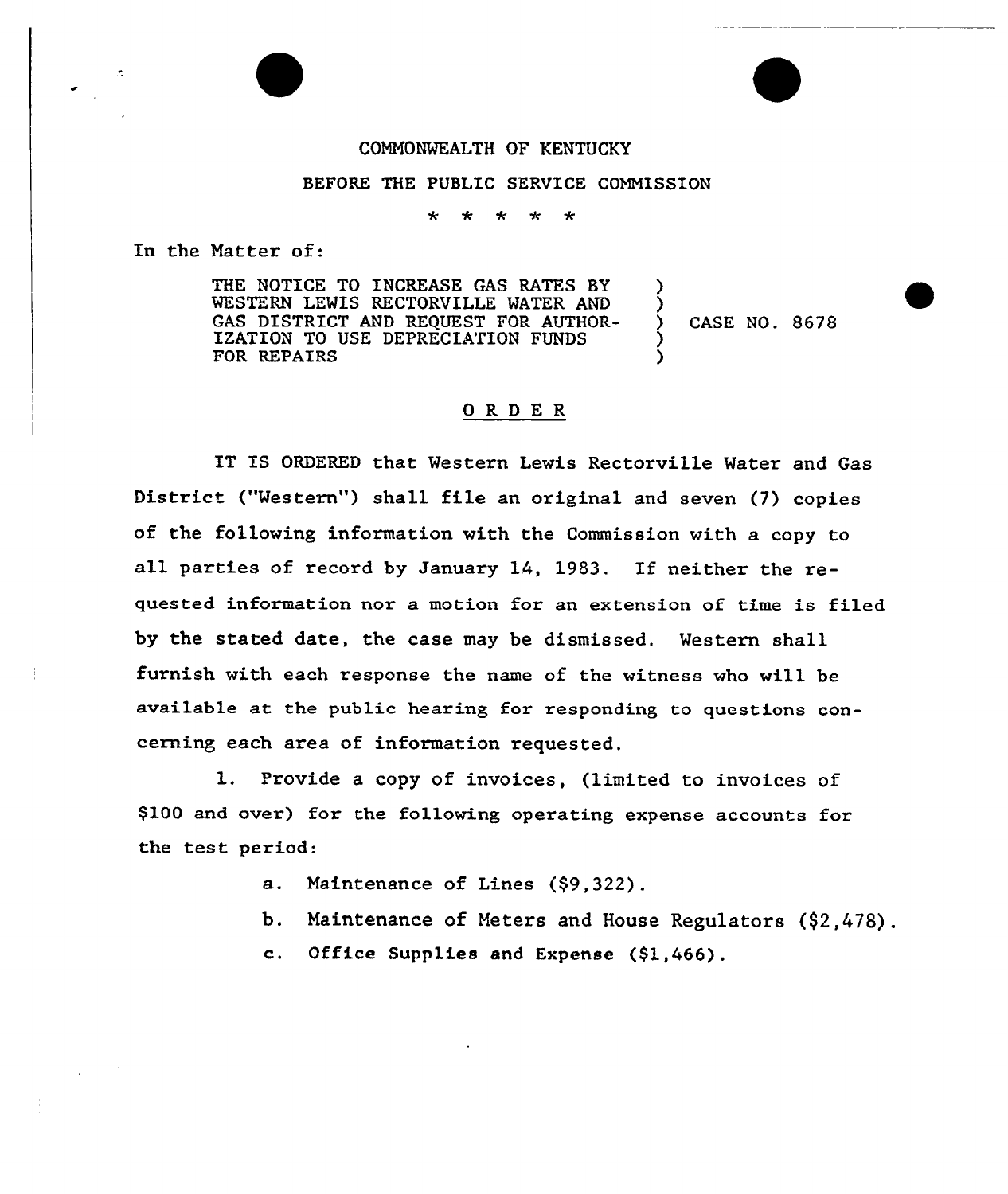2. Test period expenses show accounting and collecting labor of \$3.316. Please state the recipient of this salary.

3. The application shows rate case expenses including attorney fees of \$750 and consultant fees of \$1,000. Please state the recipient of these fees.

After examining invoices furnished to the Commission 4. for professional services rendered by James E. Clarkson, provide the following information or responses:

- a. The estimated amount of time spent in bookkeeping and legal services pertaining to the test period invoices.
- b. Are any of the bookkeeping and legal services rate case expenses'.
- The August 1981, invoice indicates office rent of  $c_{\rm A}$ \$150 per month as a continuing expense. Please identify the recipient of these rental payments, and the type and amount (size) of space provided. Are these facilities shared with any other businesses? If yes, provide the allocation procedures.

5. Exhibit 6, item number 8, of Western's application indicates \$11,880 will be needed for construction, and that these funds will be paid out of customer deposits and bond and interest deposits totaling  $$16,116$ . Page 2, item number 6 of the application states that the construction funds will be forthcoming from the depreciation fund. Please clarify this discrepancy,

 $-2-$